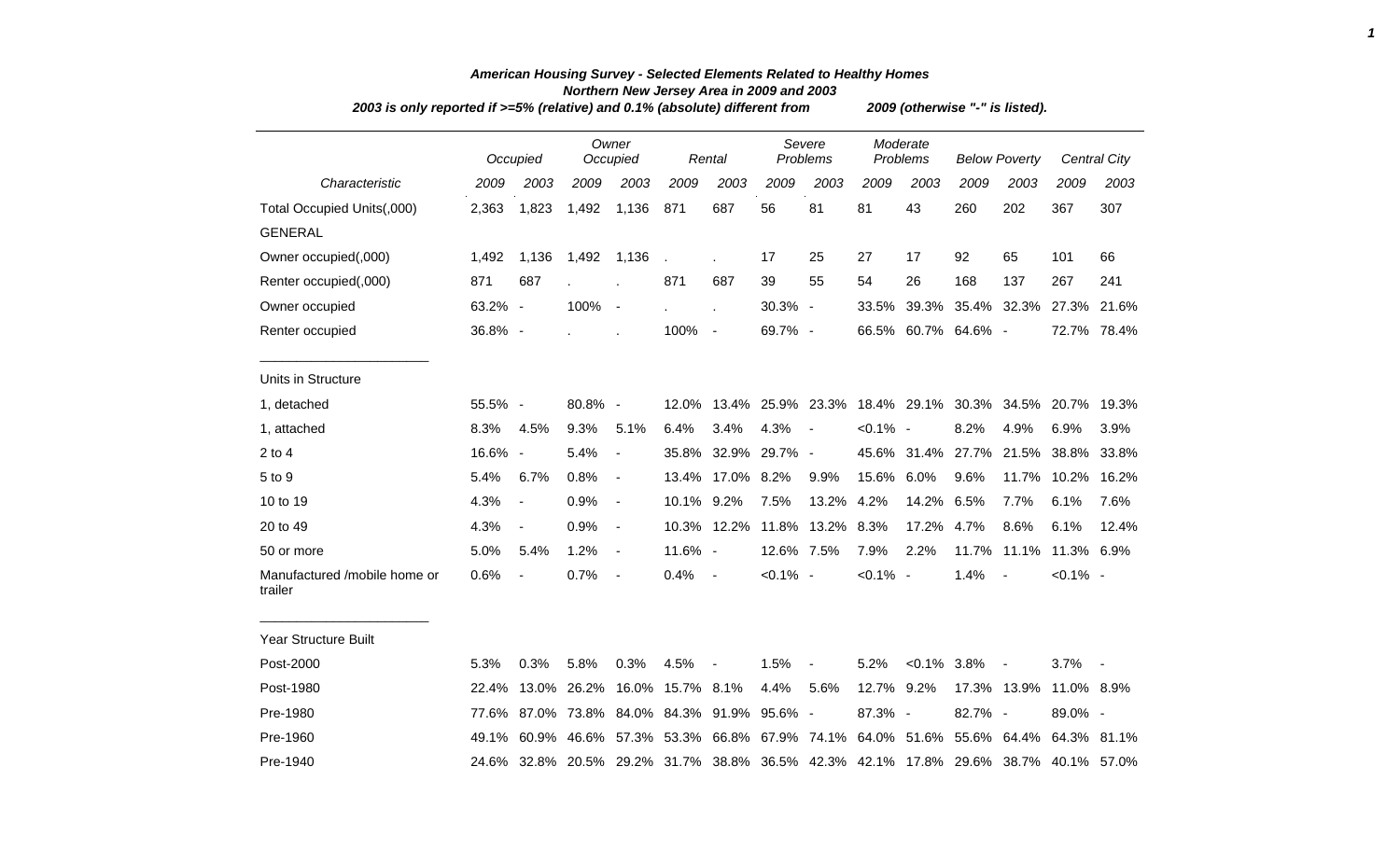|                                                        | Occupied   |                          |         | Owner<br>Occupied        |                                                | Rental                   | Severe<br><b>Problems</b> |                                       | Moderate<br>Problems |                         | <b>Below Poverty</b> |                                                 | Central City   |                          |
|--------------------------------------------------------|------------|--------------------------|---------|--------------------------|------------------------------------------------|--------------------------|---------------------------|---------------------------------------|----------------------|-------------------------|----------------------|-------------------------------------------------|----------------|--------------------------|
| Characteristic                                         | 2009       | 2003                     | 2009    | 2003                     | 2009                                           | 2003                     | 2009                      | 2003                                  | 2009                 | 2003                    | 2009                 | 2003                                            | 2009           | 2003                     |
| Foundation (for 1-unit not<br>manufactured)            |            |                          |         |                          |                                                |                          |                           |                                       |                      |                         |                      |                                                 |                |                          |
| 1-Unit not manufactured(,000)                          | 1,506      | 1,137                    | 1,345   | 1,022                    | 161                                            | 115                      | 17                        | 22                                    | 15                   | 13                      | 100                  | 80                                              | 101            | 71                       |
| With a basement under all of<br>house                  | $56.1\% -$ |                          | 56.3%   | $\sim$                   | 54.4%                                          |                          | 61.3% 75.5%               | 52.6%                                 | 55.7%                | 100%                    | 56.9%                | 73.3%                                           |                | 70.1% 78.6%              |
| With a basement under part of<br>house                 |            |                          |         |                          | 18.7% 22.0% 19.1% 23.0% 14.8% 13.1% 17.2% 4.6% |                          |                           |                                       | 17.4% 0.1%           |                         | 14.3% 0.1%           |                                                 |                | 21.2% 15.8%              |
| With a crawl space                                     | 7.4%       | 7.9%                     | 7.7%    |                          | 5.2%                                           |                          | 12.1% < 0.1% -            |                                       | 26.9% 0.1%           |                         | 17.6% 5.9%           |                                                 | $< 0.1\%$ 2.7% |                          |
| On a concrete slab                                     | 16.5%      | 13.3%                    | 15.9%   | 13.5%                    | 21.6%                                          | 11.5% 7.3%               |                           | 32.4%                                 | $< 0.1\%$ -          |                         |                      | 11.1% 20.8%                                     | 6.5%           | 2.9%                     |
| In some other way                                      | 1.3%       |                          | 1.0%    |                          | 4.0%                                           |                          |                           | $< 0.1\%$ 10.4% $< 0.1\%$ -           |                      |                         | $< 0.1\%$ -          |                                                 | 2.1%           | $\overline{\phantom{a}}$ |
|                                                        |            |                          |         |                          |                                                |                          |                           |                                       |                      |                         |                      |                                                 |                |                          |
|                                                        |            |                          |         |                          |                                                |                          |                           |                                       |                      |                         |                      |                                                 |                |                          |
| <b>EXTERIOR</b>                                        |            |                          |         |                          |                                                |                          |                           |                                       |                      |                         |                      |                                                 |                |                          |
| <b>External Building Conditions (non</b><br>multiunit) |            |                          |         |                          |                                                |                          |                           |                                       |                      |                         |                      |                                                 |                |                          |
| Sagging roof                                           | 1.4%       | $\overline{\phantom{a}}$ | 1.3%    |                          | 2.6%                                           |                          |                           | $<0.1\%$ 14.3% 18.1% $<0.1\%$ 1.4%    |                      |                         |                      |                                                 | 1.5%           | 7.7%                     |
| Missing roofing material                               | 4.9%       | $\blacksquare$           | 4.4%    | $\overline{a}$           | 8.5%                                           | 10.9%                    |                           | 10.1% 14.3% 31.2% 22.3% 9.5%          |                      |                         |                      | $< 0.1\%$                                       | 8.8%           | 4.2%                     |
| Hole in roof                                           | 1.7%       | $\blacksquare$           | 1.4%    | $\overline{\phantom{a}}$ | 4.2%                                           | $\overline{\phantom{a}}$ |                           | 10.1% 14.3% 36.3% < 0.1% 4.3%         |                      |                         |                      | $\overline{a}$                                  | 6.8%           | 4.2%                     |
| Missing bricks, siding, other<br>outside wall material | 1.8%       | $\blacksquare$           | 1.5%    | $\overline{\phantom{a}}$ | 4.1%                                           | $\blacksquare$           |                           | 10.1% 14.3% 38.1% < 0.1% 3.0%         |                      |                         |                      | $\blacksquare$                                  | 4.3%           | $\overline{\phantom{a}}$ |
| Sloping outside walls                                  | 1.2%       | $\overline{\phantom{a}}$ | 0.9%    | $\blacksquare$           | 3.2%                                           | $\overline{\phantom{a}}$ | $<0.1\%$                  |                                       |                      | 14.3% 29.5% < 0.1% 1.4% |                      | $\overline{a}$                                  | 1.5%           | $\blacksquare$           |
| Boarded up windows                                     | 0.6%       | $\blacksquare$           | 0.5%    | $\blacksquare$           | 1.6%                                           | $\overline{\phantom{a}}$ |                           | $< 0.1\%$ 13.6% 10.2% < 0.1% 1.4%     |                      |                         |                      | $\overline{a}$                                  | 2.4%           | $\blacksquare$           |
| <b>Broken windows</b>                                  | 1.5%       | $\blacksquare$           | 1.3%    | $\blacksquare$           | 2.6%                                           | $\overline{\phantom{a}}$ | $<0.1\%$                  |                                       |                      | 18.8% 26.9% 52.1% 2.4%  |                      |                                                 | 4.8%           |                          |
| Bars on windows                                        | 1.7%       | $\blacksquare$           | 1.6%    | $\overline{\phantom{a}}$ | 3.2%                                           | 5.3%                     |                           | $<0.1\%$ 44.0% 10.6% $<0.1\%$ 3.1%    |                      |                         |                      | 6.5%                                            | 7.8%           | 16.9%                    |
| Foundation crumbling or has open 2.0%<br>crack or hole |            | $\overline{\phantom{a}}$ | 1.8%    | $\blacksquare$           | 3.6%                                           | $\overline{\phantom{a}}$ |                           | $< 0.1\%$ 14.3% 43.3% < 0.1% < 0.1% - |                      |                         |                      |                                                 | 5.5%           | 3.9%                     |
| None of the above                                      | 86.1% -    |                          | 86.7% - |                          | $81.1\%$ -                                     |                          |                           | 83.5% 37.4% 22.9%                     |                      | 19.8% 81.8%             |                      | 90.0% 72.6% 68.0%                               |                |                          |
| None of the above (excluding                           | 87.3% -    |                          | 87.8% - |                          | $83.3\% -$                                     |                          |                           |                                       |                      |                         |                      | 83.5% 71.6% 22.9% 19.8% 84.7% 96.5% 77.5% 83.4% |                |                          |

*2*

bars)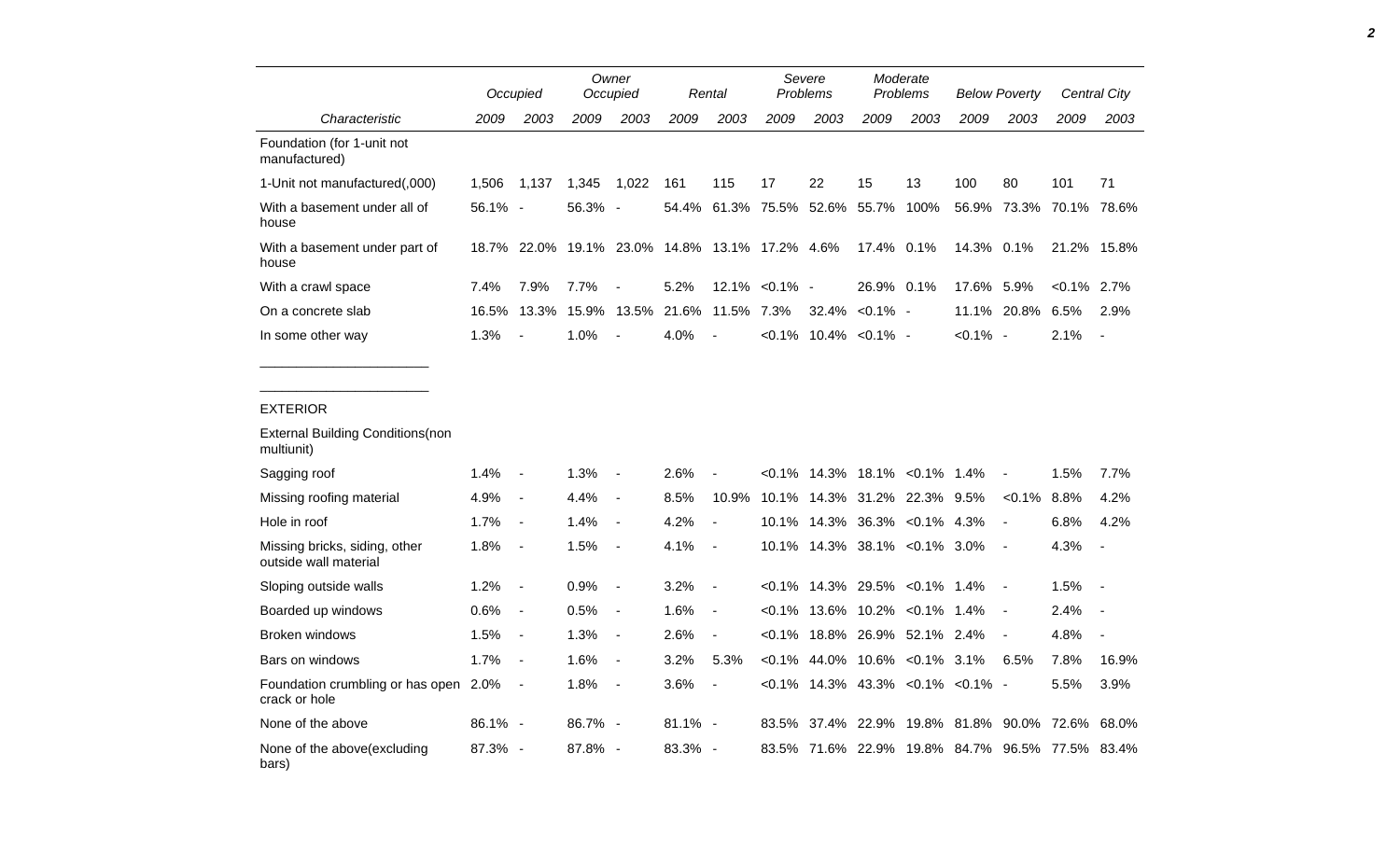|                                               |      | Occupied                 |      | Owner<br>Occupied        |       | Rental                   |             | Severe<br>Problems |                        | Moderate<br>Problems     |                | <b>Below Poverty</b>     |             | Central City             |
|-----------------------------------------------|------|--------------------------|------|--------------------------|-------|--------------------------|-------------|--------------------|------------------------|--------------------------|----------------|--------------------------|-------------|--------------------------|
| Characteristic                                | 2009 | 2003                     | 2009 | 2003                     | 2009  | 2003                     | 2009        | 2003               | 2009                   | 2003                     | 2009           | 2003                     | 2009        | 2003                     |
| Water Leakage During Last 12<br><b>Months</b> |      |                          |      |                          |       |                          |             |                    |                        |                          |                |                          |             |                          |
| With leakage from outside<br>structure        | 7.6% | 10.4% 8.6%               |      | 11.3% 6.0%               |       | 8.8%                     | 20.2%       |                    | 26.8% 24.1% 37.3% 7.7% |                          |                | 6.9%                     | 10.5% 13.7% |                          |
| Roof                                          | 4.3% | $\overline{\phantom{a}}$ | 4.6% | $\overline{\phantom{a}}$ | 3.8%  | $\overline{\phantom{a}}$ | 14.1%       | 22.3%              | 14.6%                  | 26.1% 5.0%               |                | 6.2%                     | 5.9%        | 7.5%                     |
| <b>Basement leak</b>                          | 2.4% | $\blacksquare$           | 3.3% | 6.6%                     | 1.0%  | $\blacksquare$           | 3.5%        |                    | 7.3%                   | 16.0% 1.1%               |                | $\blacksquare$           | 3.2%        |                          |
| Walls, closed windows, or doors<br>leak       | 0.8% | $\overline{\phantom{a}}$ | 0.7% | $\overline{\phantom{a}}$ | 1.0%  | $\overline{\phantom{a}}$ | 4.4%        | 12.9% 4.1%         |                        | 17.5% 0.8%               |                | $\sim$                   | 1.6%        | $\sim$                   |
| Other or Unknown exterior Leak                | 0.8% | $\overline{\phantom{a}}$ | 0.9% | $\blacksquare$           | 0.7%  | $\blacksquare$           | $< 0.1\%$ - |                    | 5.5%                   | 5.2%                     | 0.9%           | $\sim$                   | 0.3%        | $\sim$                   |
|                                               |      |                          |      |                          |       |                          |             |                    |                        |                          |                |                          |             |                          |
| <b>INTERIOR</b>                               |      |                          |      |                          |       |                          |             |                    |                        |                          |                |                          |             |                          |
| Damage                                        |      |                          |      |                          |       |                          |             |                    |                        |                          |                |                          |             |                          |
| Holes in floors                               | 1.3% | $\blacksquare$           | 0.9% | $\blacksquare$           | 1.9%  |                          | 6.4%        | 2.0%               |                        | 11.7% 12.3% 2.8%         |                |                          | 2.4%        |                          |
| Open cracks or holes                          | 4.0% | 5.9%                     | 2.8% | $\blacksquare$           | 6.2%  | 10.1%                    | 10.1%       | 18.9%              | 29.4%                  | 48.6% 5.1%               |                | 8.2%                     | 6.7%        | 11.1%                    |
| Broken plaster or peeling paint               | 2.5% | $\overline{\phantom{a}}$ | 1.6% | $\overline{\phantom{a}}$ | 3.9%  | $\overline{\phantom{a}}$ | 13.0% 7.2%  |                    |                        | 16.6% 38.7% 2.8%         |                | $\blacksquare$           | 5.5%        | 4.5%                     |
| Water Leakage During Last 12<br>Months        |      |                          |      |                          |       |                          |             |                    |                        |                          |                |                          |             |                          |
| With leakage from inside structure 7.6%       |      | 8.0%                     | 5.6% | $\blacksquare$           | 10.8% |                          | 11.8% 19.4% |                    | 16.4% 25.2%            | 32.1% 6.2%               |                | 9.3%                     | 10.5%       | 12.0%                    |
| Fixtures backed up or overflowed              | 1.7% | $\overline{\phantom{a}}$ | 1.0% | $\blacksquare$           | 2.9%  | $\overline{\phantom{a}}$ | 2.1%        | 5.5%               | 8.0%                   | 8.6%                     | 2.1%           | $\blacksquare$           | 2.0%        |                          |
| Pipes leaked                                  | 3.7% | $\blacksquare$           | 3.0% | $\blacksquare$           | 4.9%  | 6.5%                     | 13.7%       | 7.3%               | 14.6%                  | 26.0%                    | 2.0%           | 6.6%                     | 5.0%        | 7.8%                     |
| Broken water heater                           | 0.8% | $\overline{\phantom{a}}$ | 0.8% | $\blacksquare$           | 0.9%  | $\blacksquare$           | $< 0.1\%$   | 12.1%              | 3.7%                   | $\overline{\phantom{a}}$ | $< 0.1\%$ 3.2% |                          | 1.1%        | $\overline{\phantom{a}}$ |
| Other or Unknown                              | 1.6% | $\blacksquare$           | 1.0% |                          | 2.8%  |                          | 5.0%        | 2.4%               | 5.5%                   | 10.1% 1.7%               |                | $\overline{\phantom{a}}$ | 3.2%        |                          |

Rodents

Signs of rats in last 3 mon.  $0.5\%$  - <0.1% - 1.5% - 4.3% 5.7% 4.4% - 1.2% - 1.5% -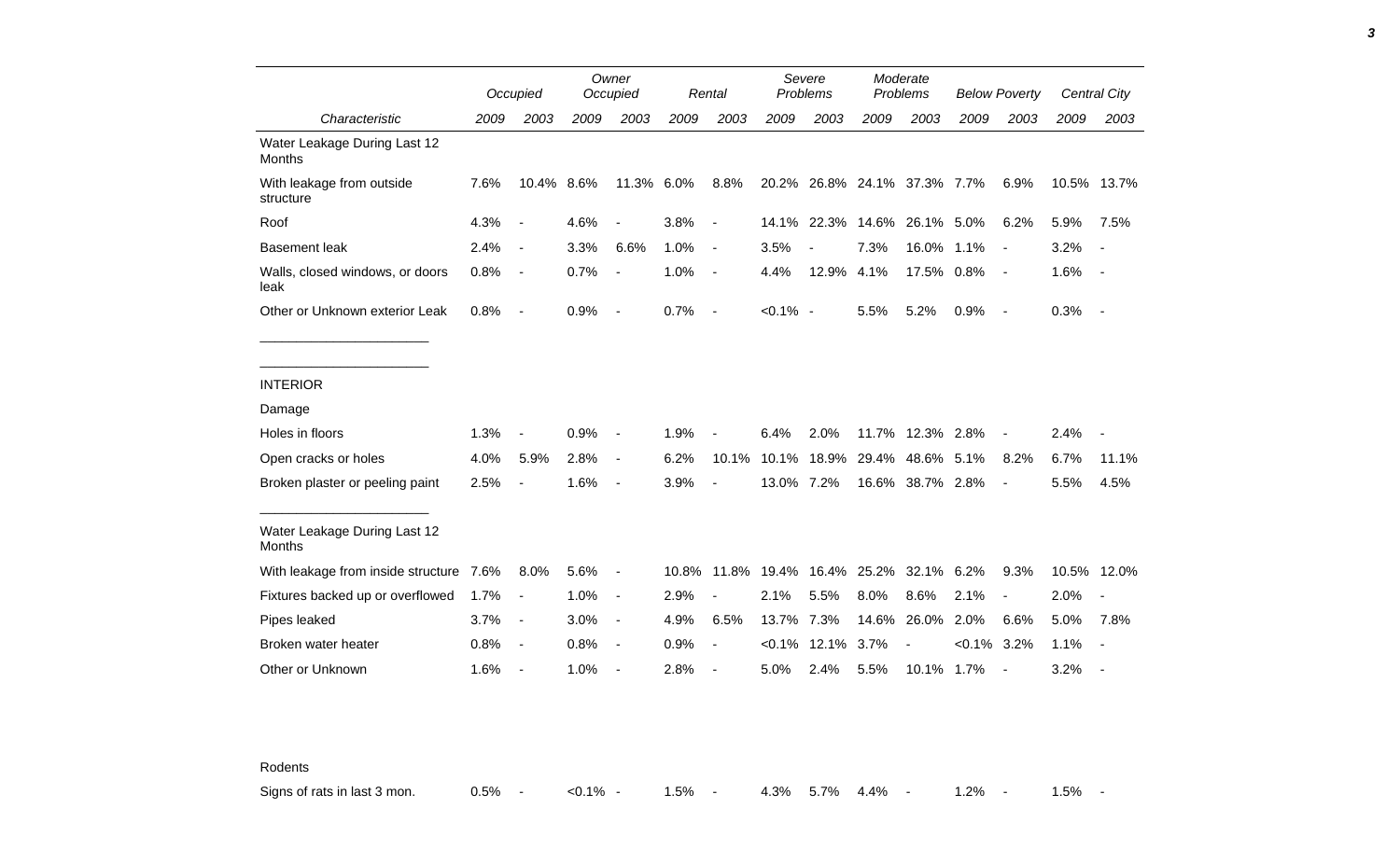|                                                           |             | Occupied                 |             | Owner<br>Occupied        |             | Rental                   |             | Severe<br>Problems       | Moderate<br>Problems |                | <b>Below Poverty</b> |                          |             | Central City             |
|-----------------------------------------------------------|-------------|--------------------------|-------------|--------------------------|-------------|--------------------------|-------------|--------------------------|----------------------|----------------|----------------------|--------------------------|-------------|--------------------------|
| Characteristic                                            | 2009        | 2003                     | 2009        | 2003                     | 2009        | 2003                     | 2009        | 2003                     | 2009                 | 2003           | 2009                 | 2003                     | 2009        | 2003                     |
| Signs of mice in last 3 mon.                              | 5.9%        | 7.9%                     | 3.4%        | $\blacksquare$           | 10.3%       | 13.8%                    | 18.1%       | 22.1%                    | 7.3%                 | 17.8%          | 5.8%                 | 8.7%                     | 10.7%       | 19.3%                    |
| Signs of rodents, not sure which<br>kind in last 3 mon.   | 0.6%        |                          | 0.3%        | $\blacksquare$           | 1.3%        |                          | $< 0.1\%$ - |                          | 2.2%                 |                | 1.2%                 |                          | 2.2%        |                          |
| Electrical                                                |             |                          |             |                          |             |                          |             |                          |                      |                |                      |                          |             |                          |
| No electrical wiring                                      | $< 0.1\%$ - |                          | $< 0.1\%$ - |                          | $< 0.1\%$ - |                          | $< 0.1\%$ - |                          | $< 0.1\%$ -          |                | $< 0.1\%$ -          |                          | $< 0.1\%$ - |                          |
| Exposed wiring                                            | 0.5%        | $\overline{\phantom{a}}$ | 0.3%        | $\blacksquare$           | 0.8%        | $\overline{\phantom{a}}$ | 4.1%        | $\blacksquare$           | $< 0.1\%$ -          |                | 1.1%                 | $\sim$                   | 0.4%        |                          |
| Rooms without electric outlets                            | 0.9%        | $\blacksquare$           | 1.0%        | $\blacksquare$           | 0.8%        | $\overline{\phantom{a}}$ | 1.8%        | $\overline{\phantom{a}}$ | 2.0%                 | $\blacksquare$ | 2.7%                 | $\blacksquare$           | 1.6%        |                          |
| Fuses/breakers blown in last 3<br>mon.                    | 6.5%        | 9.5%                     | 7.0%        | 10.8%                    | 5.7%        | 7.2%                     | 9.1%        | 19.4%                    | 18.0% 7.0%           |                | 6.2%                 | 3.8%                     | 5.2%        | 5.6%                     |
| Sanitation                                                |             |                          |             |                          |             |                          |             |                          |                      |                |                      |                          |             |                          |
| Lacking complete kitchen facilities                       | 2.5%        | $\overline{\phantom{a}}$ | 1.2%        |                          | 4.8%        |                          | 4.3%        |                          | 69.9%                | 44.9%          | 6.6%                 | 1.3%                     | 4.8%        |                          |
| Lacking some or all plumbing<br>facilities                | 1.1%        | $\overline{\phantom{a}}$ | 0.9%        | $\overline{\phantom{a}}$ | 1.6%        | 5.7%                     |             | 46.3% 73.2%              | $< 0.1\%$ -          |                | 1.2%                 | $\overline{\phantom{a}}$ | 1.7%        | 10.2%                    |
| Water not safe to drink                                   | 11.9%       | 11.1%                    | 7.2%        | 7.9%                     | 19.8%       | 16.3%                    |             | 31.0% 21.1% 16.7% 14.6%  |                      |                | $12.6\%$ -           |                          | 18.4%       | 16.3%                    |
| Water stoppage in last 3 mon.                             | 2.4%        | $\overline{\phantom{a}}$ | 1.4%        | $\overline{\phantom{a}}$ | 4.0%        |                          | 12.2%       | 10.5%                    | 11.2%                | 4.8%           | 2.5%                 | $\overline{\phantom{a}}$ | 4.2%        |                          |
| No flush toilets working some time 2.5%<br>in last 3 mon. |             | $\overline{\phantom{a}}$ | 1.6%        | $\blacksquare$           | 4.1%        | 5.1%                     | 11.2%       | 8.6%                     | 7.3%                 | 11.9%          | 2.1%                 | 8.7%                     | 5.2%        | 2.8%                     |
| With sewage disposal<br>breakdowns in last 3 mon.         | 1.9%        | $\overline{\phantom{a}}$ | 1.4%        | $\blacksquare$           | 2.8%        | $\overline{\phantom{a}}$ | 3.3%        | 5.4%                     | 4.4%                 | $\blacksquare$ | 3.7%                 | $\overline{\phantom{a}}$ | 4.4%        | $\overline{\phantom{a}}$ |
| Septic tank, cesspool, chemical<br>toilet                 | 8.1%        | 2.2%                     | 11.7% 3.5%  |                          | 2.0%        | $\overline{\phantom{a}}$ | 2.2%        | $\overline{\phantom{a}}$ | 8.3%                 | $< 0.1\%$      | 3.2%                 | $\sim$                   | 0.3%        | $\sim$                   |
| With septic tank or cesspool<br>breakdowns in last 3 mon. | 0.1%        |                          | 0.1%        |                          | $< 0.1\%$ - |                          | $< 0.1\%$ - |                          | $< 0.1\%$ -          |                | $< 0.1\%$ -          |                          | $< 0.1\%$ - |                          |

## HEATING/FUEL

## Main Heating Equipment

Warm-air furnace 46.9% 36.8% 54.0% 45.4% 34.6% 22.6% 22.1% - 35.1% 39.3% 40.6% 29.7% 27.5% 13.7%

*4*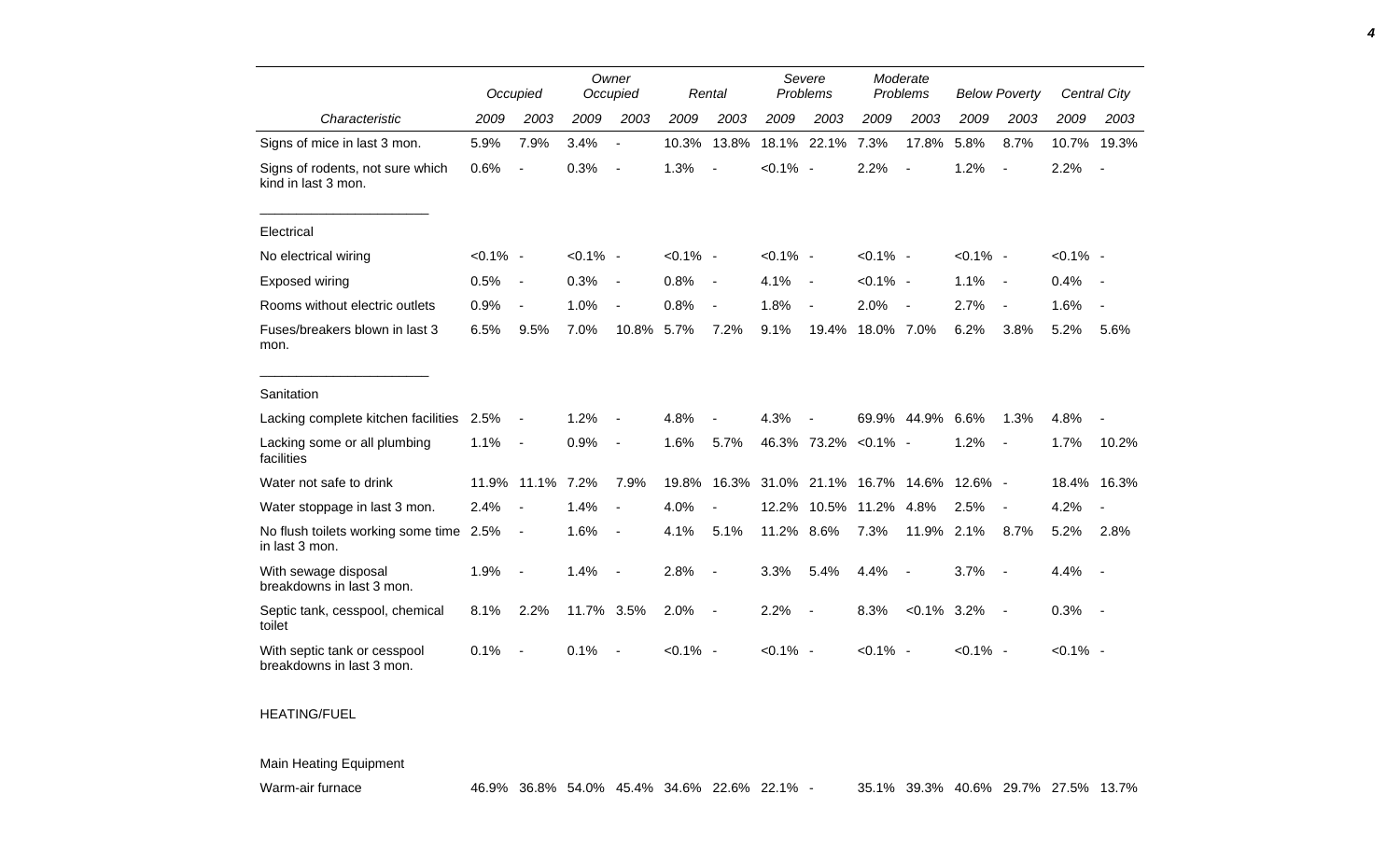|                                                         |             | Occupied                 |             | Owner<br>Occupied        |             | Rental                   |                | Severe<br>Problems                                    |                  | Moderate<br>Problems |                   | <b>Below Poverty</b>     |                         | <b>Central City</b>      |
|---------------------------------------------------------|-------------|--------------------------|-------------|--------------------------|-------------|--------------------------|----------------|-------------------------------------------------------|------------------|----------------------|-------------------|--------------------------|-------------------------|--------------------------|
| Characteristic                                          | 2009        | 2003                     | 2009        | 2003                     | 2009        | 2003                     | 2009           | 2003                                                  | 2009             | 2003                 | 2009              | 2003                     | 2009                    | 2003                     |
| Steam or hot water system                               | 45.5%       | 55.9%                    | 39.7%       | 48.8%                    | 55.5%       | 67.6%                    | 65.9%          | 70.1%                                                 |                  | 48.8% 60.7%          | 47.8%             | 56.2%                    | 63.6% 75.4%             |                          |
| Electric heat pump                                      | 1.0%        | $\overline{\phantom{a}}$ | 0.8%        | $\blacksquare$           | 1.3%        | $\overline{\phantom{a}}$ | $< 0.1\%$ 3.4% |                                                       | $< 0.1\%$ -      |                      | 2.0%              | $\overline{\phantom{a}}$ | 1.4%                    | $\overline{\phantom{a}}$ |
| Built-in electric units                                 | 3.9%        | $\blacksquare$           | 3.6%        | $\blacksquare$           | 4.4%        | $\overline{\phantom{a}}$ | 2.2%           |                                                       | 8.7%             | 0.1%                 | 6.1%              | 7.3%                     | 3.4%                    | $\overline{a}$           |
| Floor, wall, or other built-in hot air<br>without ducts | 2.1%        | $\blacksquare$           | 1.5%        | $\blacksquare$           | 3.0%        | $\overline{\phantom{a}}$ | 9.8%           | 1.1%                                                  | 3.9%             | $\sim$               | 2.1%              | 5.3%                     | 2.8%                    | 5.9%                     |
| Room heaters with flue                                  | 0.3%        | $\blacksquare$           | 0.3%        | $\blacksquare$           | 0.3%        | $\sim$                   | $< 0.1\%$ -    |                                                       | $< 0.1\%$ -      |                      | $< 0.1\%$ -       |                          | 0.3%                    |                          |
| Portable electric heaters                               | 0.2%        | $\blacksquare$           | 0.1%        | $\blacksquare$           | 0.4%        | $\overline{\phantom{a}}$ | $< 0.1\%$ -    |                                                       | 2.0%             | $\sim$ $-$           | 0.6%              | $\sim$ $-$               | 0.4%                    |                          |
| Cooking stove                                           | 0.2%        | $\blacksquare$           | $< 0.1\%$ - |                          | 0.5%        | $\overline{\phantom{a}}$ | $< 0.1\%$ -    |                                                       | 1.5%             | $\sim$ $-$           | 0.9%              | $\sim$                   | 0.6%                    | $\overline{\phantom{a}}$ |
| <b>Water Heating Fuel</b>                               |             |                          |             |                          |             |                          |                |                                                       |                  |                      |                   |                          |                         |                          |
| Electricity                                             | 14.6% 8.7%  |                          | 12.7% 7.7%  |                          |             |                          |                | 17.7% 10.3% 12.4% 16.7% 8.8%                          |                  |                      | 10.8% 20.7% 13.4% |                          | 12.1% 9.3%              |                          |
| Gas, LP/bottled gas                                     | 77.8% -     |                          | 79.9%       | $\sim$                   | 74.1% -     |                          |                | 74.0% 64.6% 81.6% 63.8%                               |                  |                      | 71.9% -           |                          | 80.7%                   | 68.9%                    |
| Fuel oil                                                | 7.5%        | 12.9% 7.1%               |             | 9.2%                     | 8.1%        |                          |                | 18.9% 13.5% 18.7% 9.7%                                |                  | 25.3% 7.5%           |                   | 14.9% 7.2%               |                         | 21.8%                    |
| Clothes Dryer(,000)                                     | 1,633       | 1,194                    | 1,398       | 1,020                    | 235         | 175                      | 21             | 28                                                    | 22               | 17                   | 111               | 70                       | 119                     | 68                       |
| Have Clothes Dryer                                      | 69.1%       | 65.5%                    | 93.7%       | $\overline{\phantom{a}}$ | 27.0%       | 25.4%                    | 37.9%          | 35.1%                                                 | 26.8%            | 40.4%                | 42.7%             | 34.8%                    | 32.3%                   | 22.0%                    |
| Electricity                                             |             | 39.4% 37.2% 37.3%        |             |                          |             |                          |                | 33.3% 51.8% 59.9% 63.7% 58.6% 59.8% 48.8%             |                  |                      |                   |                          | 36.4% 51.2% 52.4% 57.9% |                          |
| Gas, LP gas (liquid propane)                            | 60.5% -     |                          | 62.6%       | 66.4%                    |             |                          |                | 48.2% 40.1% 36.3% 41.4% 40.2% 51.2%                   |                  |                      |                   | 63.6% 48.8%              | 46.9%                   | 42.1%                    |
| Other                                                   | $< 0.1\%$ - |                          | 0.1%        | $\overline{\phantom{a}}$ | $< 0.1\%$ - |                          | $< 0.1\%$ -    |                                                       | $< 0.1\%$ -      |                      | $< 0.1\%$ -       |                          | 0.7%                    | $\overline{\phantom{a}}$ |
| <b>Heating Problems</b>                                 |             |                          |             |                          |             |                          |                |                                                       |                  |                      |                   |                          |                         |                          |
| Uncomfortably cold for 24 hours<br>or more last winter  | 8.6%        |                          | 6.5%        |                          | 12.2%       |                          |                | 13.7% 59.4% 43.8% 23.1% 14.9% 11.8% 13.4% 13.5% 19.3% |                  |                      |                   |                          |                         |                          |
| Heating equipment breakdowns                            | 4.1%        | 5.2%                     | 3.0%        |                          | 5.9%        | 7.3%                     | 53.5%          |                                                       | 39.6% 10.1% 6.3% |                      | 7.4%              | 5.9%                     | 7.9%                    | 11.8%                    |
| Other causes                                            | 4.2%        |                          | 3.4%        | $\blacksquare$           | 5.5%        | 5.1%                     | 6.7%           |                                                       | 12.4% 15.3% 6.0% |                      | 4.6%              | 5.8%                     | 3.4%                    | 6.0%                     |
| Utility interruption                                    | 1.1%        | $\overline{\phantom{a}}$ | 1.2%        | $\blacksquare$           | 0.9%        | $\blacksquare$           | 6.7%           | 1.4%                                                  | 1.7%             | $\sim$               | 1.0%              | $\blacksquare$           | 0.2%                    |                          |
| Inadequate heating capacity                             | 1.0%        | $\blacksquare$           | 0.2%        | $\blacksquare$           | 2.4%        | $\blacksquare$           | $< 0.1\%$ 4.2% |                                                       | 6.0%             |                      | 2.6%              |                          | 1.6%                    | $\overline{a}$           |
| Inadequate insulation                                   | 0.7%        | $\blacksquare$           | 0.9%        |                          | 0.4%        |                          | $<0.1\%$ 7.0%  |                                                       | 5.2%             | $< 0.1\%$ 0.3%       |                   |                          | 0.4%                    |                          |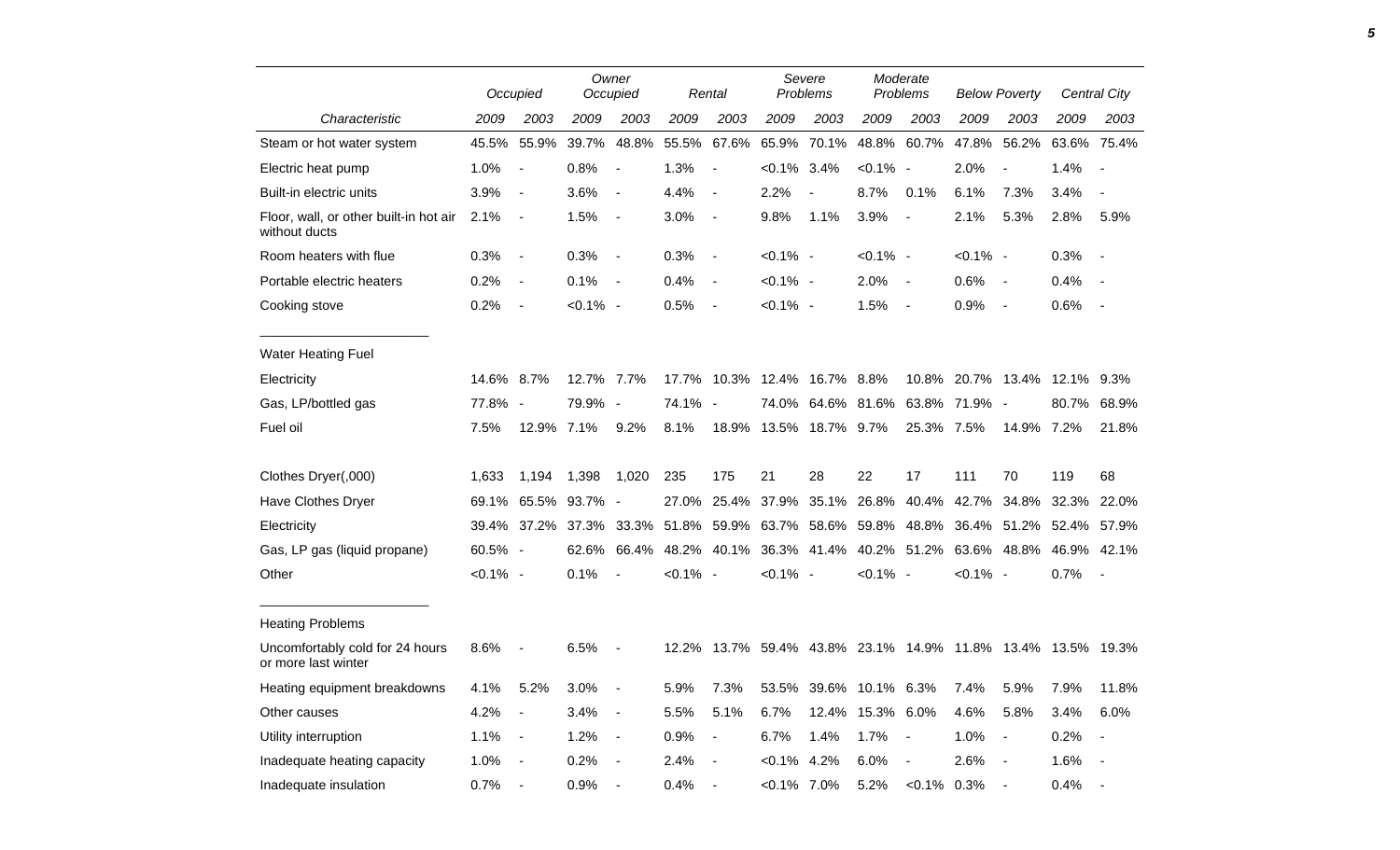|                                               |                | Occupied                 |                | Owner<br>Occupied        |                | Rental                   |                | Severe<br>Problems       |              | Moderate<br>Problems        |             | <b>Below Poverty</b> |                | Central City   |
|-----------------------------------------------|----------------|--------------------------|----------------|--------------------------|----------------|--------------------------|----------------|--------------------------|--------------|-----------------------------|-------------|----------------------|----------------|----------------|
| Characteristic                                | 2009           | 2003                     | 2009           | 2003                     | 2009           | 2003                     | 2009           | 2003                     | 2009         | 2003                        | 2009        | 2003                 | 2009           | 2003           |
| Cost of heating                               | 1.0%           | $\overline{\phantom{a}}$ | 1.1%           | $\blacksquare$           | 0.7%           | $\blacksquare$           | 3.0%           | $\overline{\phantom{a}}$ | 1.8%         | $\blacksquare$              | 0.7%        | $\blacksquare$       | 0.4%           | $\blacksquare$ |
| Other                                         | 0.7%           | $\sim$ $-$               | 0.3%           | $\blacksquare$           | 1.5%           | $\blacksquare$           | $< 0.1\%$ 3.6% |                          | 4.3%         | $\sim$ $-$                  | 0.7%        | $\sim$               | 0.8%           | $\sim$ $-$     |
| SELECTED PHYSICAL<br><b>PROBLEMS</b>          |                |                          |                |                          |                |                          |                |                          |              |                             |             |                      |                |                |
| Severe Physical Problems(,000)                | 56             | 81                       | 17             | 25                       | 39             | 55                       | 56             | 81                       |              |                             | 10          | 10                   | 18             | 43             |
| Severe physical problems                      | 2.3%           | $\blacksquare$           | 1.1%           | $\blacksquare$           | 4.4%           | 8.1%                     | 100% -         |                          |              |                             | 3.9%        | $\blacksquare$       | 5.0%           | 13.9%          |
| Plumbing                                      | 1.1%           | $\blacksquare$           | 0.8%           | $\blacksquare$           | 1.6%           | 5.7%                     |                | 46.3% 73.2%.             |              |                             | 1.2%        | $\blacksquare$       | 1.7%           | 10.2%          |
| Heating                                       | 1.2%           | $\sim$ $-$               | 0.4%           | $\blacksquare$           | 2.5%           | $\blacksquare$           |                | 51.7% 34.5% .            |              | $\mathbf{r}$                | 2.7%        | $\sim$ $-$           | 2.9%           | 5.7%           |
| Electric                                      | $< 0.1\%$ -    |                          | $< 0.1\%$ -    |                          | $< 0.1\%$ -    |                          | $< 0.1\%$ -    |                          |              |                             | $< 0.1\%$ - |                      | $< 0.1\%$ -    |                |
| Hallways                                      | $< 0.1\%$ -    |                          | $< 0.1\%$ -    |                          | $< 0.1\%$ -    |                          | $< 0.1\%$ -    |                          |              |                             | $< 0.1\%$ - |                      | $< 0.1\%$ -    |                |
| Upkeep                                        | 0.1%           | $\sim$                   | $< 0.1\%$ -    |                          | 0.4%           | $\overline{\phantom{a}}$ | 6.4%           | 2.0%                     | $\mathbf{r}$ |                             | 0.4%        | $\blacksquare$       | 0.3%           | $\sim$         |
| Moderate Physical<br>Problems(,000)           | 81             | 43                       | 27             | 17                       | 54             | 26                       |                |                          | 81           | 43                          | 22          | $\overline{7}$       | 28             | 9              |
| Moderate physical problems                    | 3.4%           | $\sim$                   | 1.8%           | $\blacksquare$           | 6.2%           | 3.8%                     |                |                          | 100% -       |                             | 8.2%        | 3.7%                 | 7.6%           | 2.9%           |
| Plumbing                                      | 0.1%           | $\sim$ $-$               | 0.1%           | $\sim$ $-$               | 0.1%           | $\overline{\phantom{a}}$ |                |                          | $2.6\%$ -    |                             | $< 0.1\%$ - |                      | $0.3\%$ -      |                |
| Heating                                       | $< 0.1\%$ -    |                          | $< 0.1\%$ -    |                          | $< 0.1\%$ -    |                          |                | $\epsilon$               | $< 0.1\%$ -  |                             | $< 0.1\%$ - |                      | $< 0.1\%$ -    |                |
| Upkeep                                        | 2.4%           | $\sim$ $-$               | $1.2\% -$      |                          | 4.5%           | $\overline{\phantom{a}}$ |                |                          |              | 69.9% 44.9%                 | 6.2%        | 1.3%                 | 4.8% -         |                |
| Hallways                                      | $< 0.1\%$ 0.5% |                          | $< 0.1\%$ 0.2% |                          | $< 0.1\%$ 0.8% |                          | $\mathbf{r}$   |                          |              | $< 0.1\%$ 19.7% $< 0.1\%$ - |             |                      | $< 0.1\%$ -    |                |
| Kitchen                                       | 0.9%           | $\sim$                   | 0.6%           | $\overline{\phantom{a}}$ | 1.6%           | $\blacksquare$           |                |                          |              | 27.5% 49.6% 2.0%            |             | $\sim$               | $2.6\%$ -      |                |
| <b>OVERALL OPINION OF</b><br><b>STRUCTURE</b> |                |                          |                |                          |                |                          |                |                          |              |                             |             |                      |                |                |
| 1(worst)                                      | $0.9\%$ -      |                          | $0.4\%$ -      |                          | $1.8\%$ -      |                          | 6.8% 2.1%      |                          | 5.1% 0.1%    |                             | $3.3\%$ -   |                      | $3.4\% -$      |                |
| $\overline{2}$                                | $0.3\%$ -      |                          | $< 0.1\%$ -    |                          | $0.9\%$ -      |                          | 1.8%           | $\sim$ $-$               | 4.0%         | $\sim$ $-$                  | $< 0.1\%$ - |                      | $< 0.1\%$ 2.1% |                |
| 3                                             | $0.8\%$ -      |                          | $0.1\%$ -      |                          | $2.0\%$ -      |                          | $4.2\%$ -      |                          | $1.6\%$ -    |                             | $1.0\%$ -   |                      | $1.5\%$ -      |                |
| 4                                             | $0.9\%$ -      |                          | $0.4\%$ -      |                          | $1.8\%$ -      |                          | 9.6%           | 0.1%                     | 3.2%         | 7.2%                        | $2.8\%$ -   |                      | $2.4\%$ -      |                |